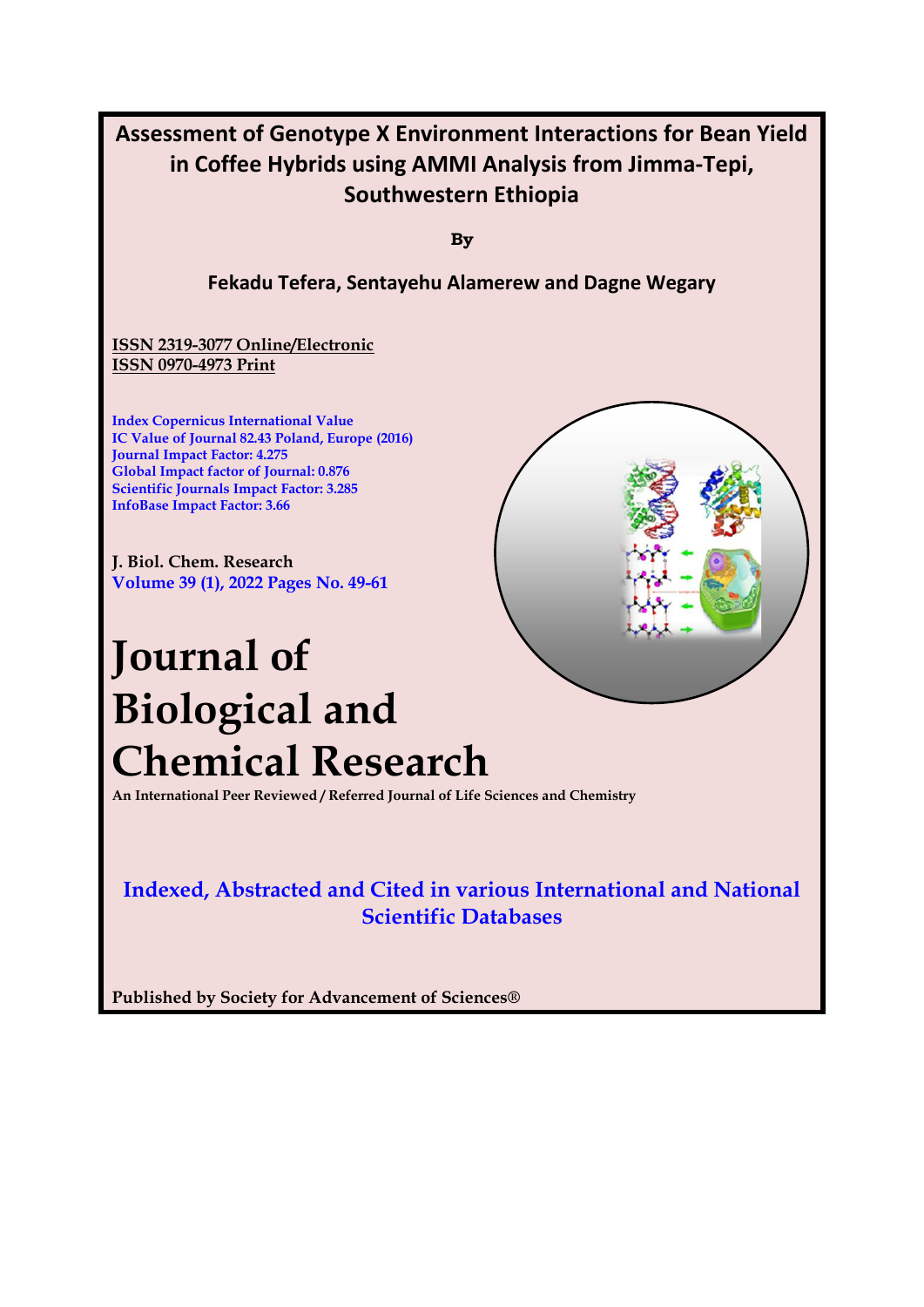### **J. Biol. Chem. Research. Vol. 39, No. 1, 49-61, 2022**

**(An International Peer Reviewed / Refereed Journal of Life Sciences and Chemistry) Ms 39/01/014/2022 All rights reserved ISSN 2319-3077 (Online/Electronic) ISSN 0970-4973 (Print)**





**Fekadu Tefera http:// [www.sasjournals.com](http://www.sasjournals.com/) http:/[/ www.jbcr.co.in](http://www.jbcr.co.in/) [jbiolchemres@gmail.com](mailto:jbiolchemres@gmail.com)**

**Received: 06/01/2022 Revised: 01/02/2022 Accepted: 02/02/2022**

**RESEARCH PAPER**

# **Assessment of Genotype X Environment Interactions for Bean Yield in Coffee Hybrids using AMMI Analysis from Jimma-Tepi, Southwestern Ethiopia**

**Fekadu Tefera, \*Sentayehu Alamerew and \*\*Dagne Wegary Jimma Agricultural Research Center, P.O. Box, 192, Jimma, Ethiopia \*Jimma University, College of Agriculture and Veterinary Medicine, P. O. Box, 307, Jimma, Ethiopia**

**\*\*CIMMYT-Ethiopia, ILRI Campus, P.O. Box 5689, Addis Ababa, Ethiopia**

# **ABSTRACT**

*Coffee production is fundamental for over 80 developing countries including Ethiopia, for which it is the main foreign currency earner. In Ethiopia, berry yields of coffee are considerably affected by genotype by environment interaction (GEI). The objective of this study was to investigate the GEI and stability for berry yield among selected coffee hybrids in mid- and lowland coffee growing agro-ecologies of Southwestern Ethiopia. Fifteen single cross hybrids and one standard check were evaluated using randomized complete block design with three replications across eight environments (two locations by four years combination). The Additive Main Effects and Multiplicative Interaction (AMMI) model was used to assess the magnitude of GEI and stability of berry yield among test materials. Results from the AMMI analysis of variance revealed a significant contribution of the environmental effect on berry yield accounting to 84.30% of the total variation among hybrids. Genotypes and GEI contributed to 4.70% and 10.70% of the total variation of hybrids of this trait, respectively. GEI analysis for berry yield clearly showed that hybrids with higher berry yield across environments displayed larger GEI indicating breeding for high berry yield and stability of these yields across environments appears to be very problematic in Arabica coffee. Highest mean yield recorded for Hybrids HC7, HC5, HC4 at both locations and HC8 at Jimma. These hybrids could be recommended for specific adaptation.* 

*Keywords: AMMI Model, AMMI stability value, Berry yield and Coffea Arabica.*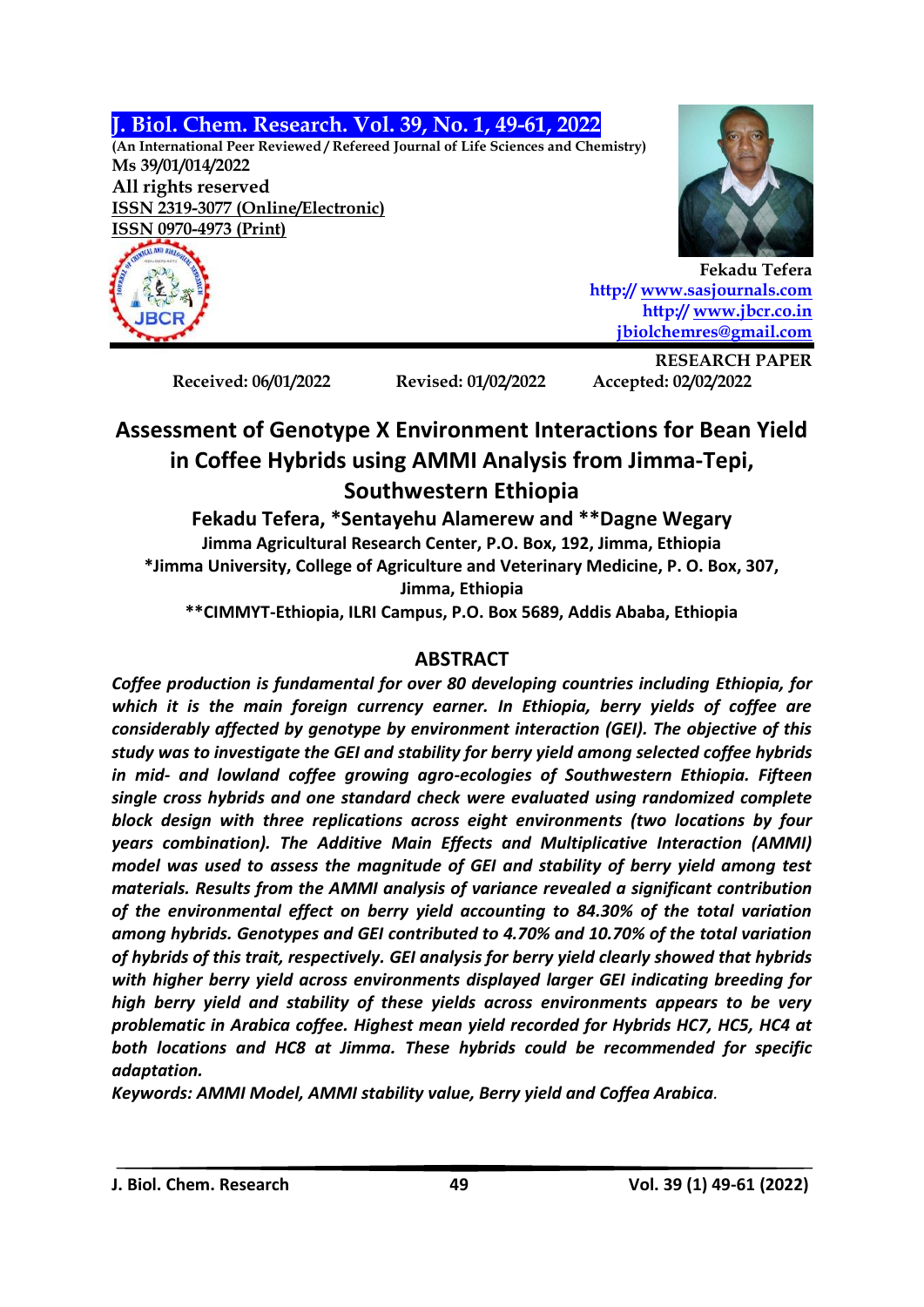#### **INTRODUCTION**

Coffee is undoubtedly the most valued of the stimulant crops. Coffee production is fundamental for over 80 countries including Ethiopia, for which it is the main foreign currency earner (Mishra and Slater, 2012). In Ethiopia, more recently, coffee accounted for over a third of export earnings and it is estimated that coffee forms a main source of livelihood to more than 20 million families (CSA, 2013). Jimma and Tepi which are representing mid- and lowland coffee growing agro-ecologies are the major one and in country wise well as regional wise.

Despite the significant importance of coffee in Ethiopia, its yield levels have remained low  $(0.634/ha)$  (CAS, 2016) relative to the global mean of 0.791 t ha- $^{1}$ (Boansi and Crentsil, 2013), constrained by abiotic (erratic rainfall in distribution and intensity, soil property, *etc*.) and incidence of disease and pests. The biotic and abiotic factors are the main contributors for GEI (Annicchiarico, 2002; Rashidi *et al*., 2013) and coffee yields fluctuation from year to year and from location to location (Mesifin and Bayetta, 1987; Wamatu *et al.,* 2003). Previous studies in coffee have also reported that GEI is greatly exacerbated by the outbreak of crop stresses such as drought or diseases thereby causing significant reduction in yield stability of genotypes (Mesifin and Bayetta, 1987; Wamatu *et al.,* 2003; Bertrand *et al*., 2010; Yonas *et al*., 2014). Efficient selection methods to discriminate between lines in a breeding programme depend on knowledge of the expected effects of environment and GEI (Wamatu *et al.,* 2003).

There is lack of information in the effect of GEI and stability of newly developed coffee hybrids when grown under mid- and lowland coffee growing agro-ecologies. Moreover, a GEI estimate is usually applicable only to a specific population and a specific range of environments (Fins *et al*., 1992). Pooled analysis of variance over environments will determine the extent of genotype by environment interaction (Comstock & Robinson, 1952; Comstock & Moll, 1963; Holland, *et al*., 2003), but gives no estimates of the stability of a genotype, which is important for breeding decisions. Information concerning these parameters in coffee, especially in Ethiopia under mid- and lowland coffee growing agroecologies, is very scarce.

The measured yield of each cultivar in each test environment is a measure of an environment main effect (E), a genotype main effect (G), and the genotype  $\times$  environment (GE) interaction (Yan and Tinker 2005). Obviously, E explains 80% or higher of the total yield variation; however, it is G and GE that are relevant to cultivar evaluation (Yan, 2002). Even in perennial crop like coffee, in most of the cases the proportion of E exceeds the stated one. Different statistical or stability models including univariate and multivariate ones are available to estimate the magnitude of GEI (Annicchiarico, 2002). More recently, another model that has gained importance in investigating the role of genotype, environment and GEI effects in yield-trial experiments is the Additive Main Effects and Multiplicative Interaction (AMMI) (Gauch, 1992).

Multi environmental trials and subsequent data collection and analysis involving experimental hybrids are helpful to identify genotypes with high and stable yield performance and to select test environments (Kandus *et al*., 2010). Therefore, the objective of this study was to investigate the GEI for berry yield in coffee hybrids under mid- and lowland coffee growing agro-ecologies in Ethiopia.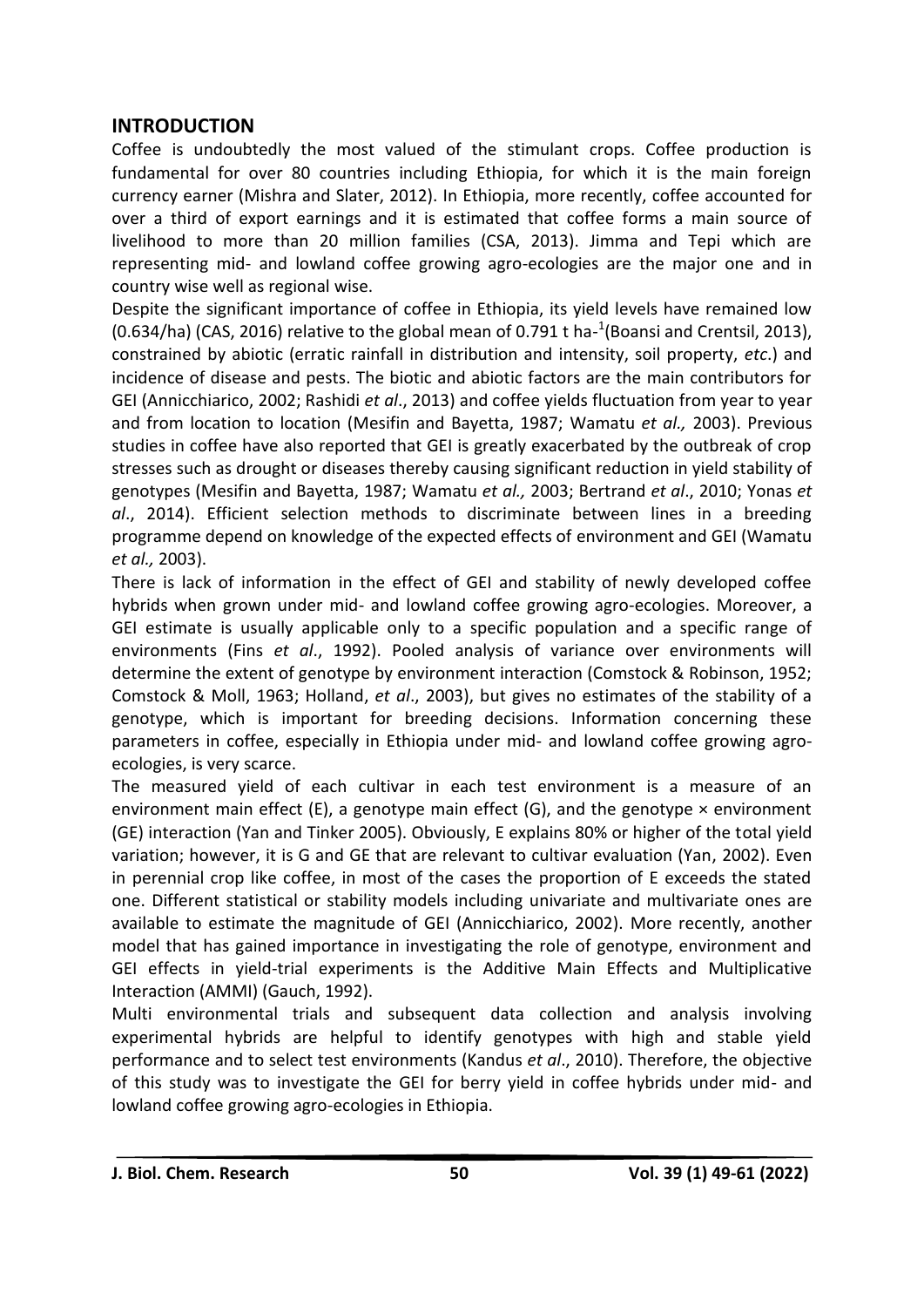### **MATERIAL AND METHOD**

Coffee multi-environment hybrid trials of 15 experimental  $F_1$ hybrids along one hybrid check (Table 1) were conducted at two different locations: Jimma with altitude of 1753m a.s.l and Tepi with 1220m a.s.l in Southwestern Ethiopia representing the midland and lowland humid coffee growing agro-ecologies, respectively. The four year which made the eight environments in combination with two locations were differentiated in term of seasonal mean, distributions and variations in rainfall, minimum and maximum temperature (Annex Figures 1a, 1b and 1c).

For all of the environments, a randomized complete block design (RCBD) with three replications was used. Each plot comprised of 16 trees and 2 m by 2 m spacing in 2500 trees ha<sup>-1</sup> basis. The yield data set was balanced (all genotypes were present in each environment).

Analysis of variance for each fertility environment and across environments was made for berry yield using the standard procedure as cited in Gomez and Gomez (1984). Homogeneity of residuals variance was determined by Bartlett's homogeneity test, before combing the data sets. Yield data were subjected to statistical analyses using proc GLM with MIXED procedure of SAS (SAS, 2008).

| #              | Code-name       | <b>Hybrid Definition</b>           |  |  |
|----------------|-----------------|------------------------------------|--|--|
| 1              | $HC-1$          | Experimental F <sub>1</sub> Hybrid |  |  |
| $\overline{2}$ | $HC-2$          | Experimental F <sub>1</sub> Hybrid |  |  |
| 3              | $HC-3$          | Experimental F <sub>1</sub> Hybrid |  |  |
| 4              | $HC-4$          | Experimental F <sub>1</sub> Hybrid |  |  |
| 5              | $HC-5$          | Experimental F <sub>1</sub> Hybrid |  |  |
| 6              | $HC-6$          | Experimental F <sub>1</sub> Hybrid |  |  |
| 7              | $HC-7$          | Experimental F <sub>1</sub> Hybrid |  |  |
| 8              | $HC-8$          | Experimental F <sub>1</sub> Hybrid |  |  |
| 9              | $HC-9$          | Experimental F <sub>1</sub> Hybrid |  |  |
| 10             | $HC-10$         | Experimental F <sub>1</sub> Hybrid |  |  |
| 11             | $HC-11$         | Experimental F <sub>1</sub> Hybrid |  |  |
| 12             | $HC-12$         | Experimental F <sub>1</sub> Hybrid |  |  |
| 13             | $HC-13$         | Experimental F <sub>1</sub> Hybrid |  |  |
| 14             | $HC-14$         | Experimental F <sub>1</sub> Hybrid |  |  |
| 15             | $HC-15$         | Experimental F <sub>1</sub> Hybrid |  |  |
| 16             | Aba-Buna (HYCK) | Check $F_1$ Hybrid                 |  |  |

**Table 1. Hybrid codes and hybrid definitions of 16 coffee genotypes used in the study.**

AMMI analysis of berry yield was carried out to assess the relationship among hybrids and environments. Analysis combines, in a single model, additive components for the main effects of genotypes and environment as well as multiplicative components for interaction effects (Geberiel, 1971; Gauch, 1988; Gauch and Zobel, 1996).

The model is

$$
Y_{ij} = \mu + G_i + E_j + \sum_{k=1}^n \ \ I_k \gamma_{ik} a_{jk} + \rho ij + \epsilon_{ij \text{ with GEij}} \ \text{represented by} \ I_k \gamma_{ik} a_{jk} + \rho ij.
$$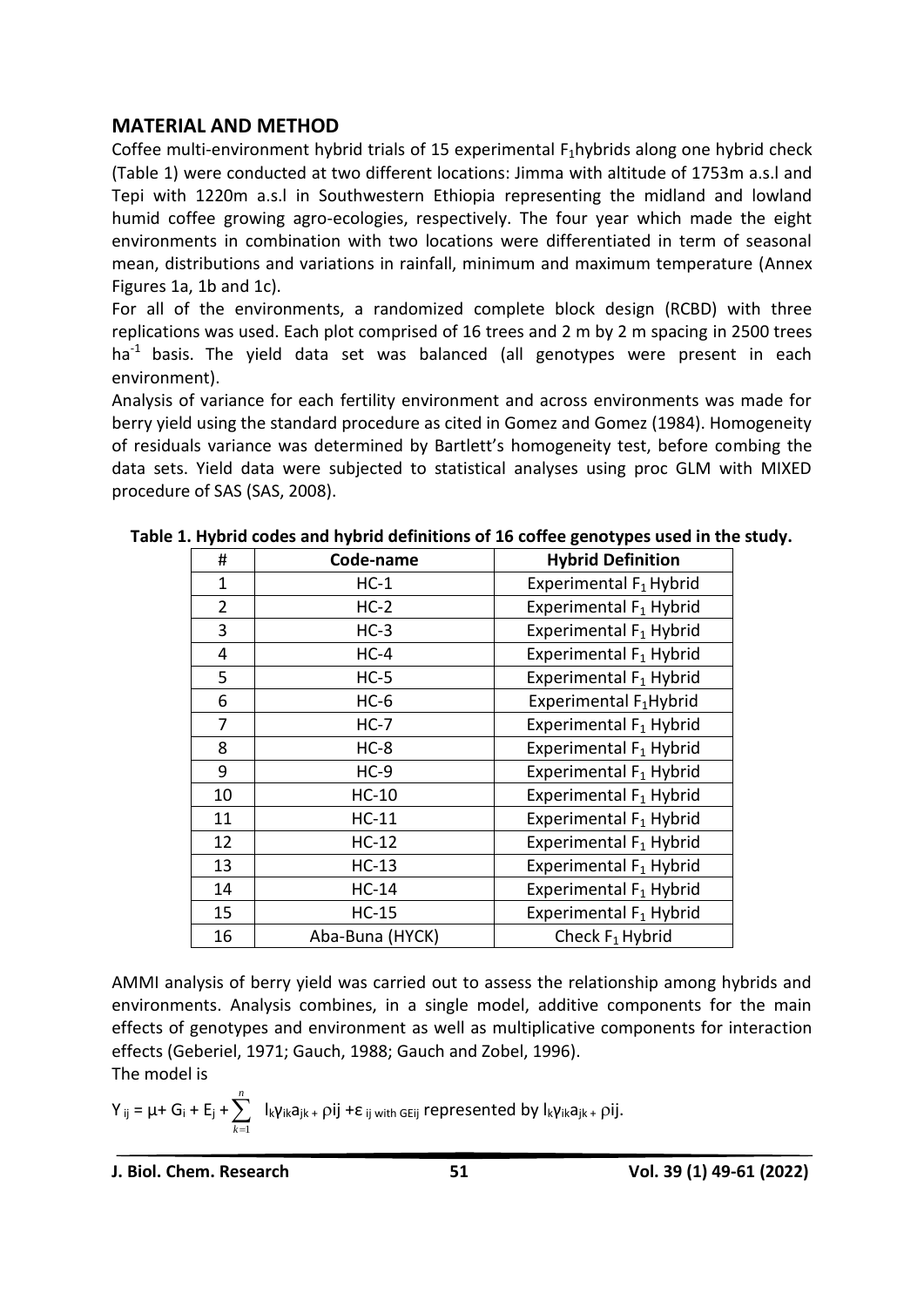Where:  $(i = 1, 2, \ldots, 10; j = 1, \ldots, 8)$ ;  $Y_{ij} =$  the performance of the i<sup>th</sup> genotype in the j<sup>th</sup> environment;  $\mu$ = the grand mean; G<sub>i</sub> = Additive effect of the i<sup>th</sup> genotype (genotype mean minus the grand mean);  $E_i$  = Additive effect of the  $i<sup>th</sup>$  environment (environment mean deviation).

The multiplicative parameters are:-

l<sub>k</sub>= singular(eigenvalue) of n<sup>th</sup> principal component axis; γ<sub>ik</sub> and a<sub>ik</sub> the genotype and environment scores (eigenvectors) for the  $n<sup>th</sup>$  principal component axis; pij the residual (remains if not all axes are used);  $\varepsilon_{ii}$ , the random error, which is the difference between  $Y_{ii}$ mean and the single observation for replicate r.

The AMMI stability value (ASV) was calculated according to the formula suggested by Purchase (1997) to measures the relative stability of each genotype in each environment and across environments. ASV is the distance of interaction principal component IPCA from coordinate point to the origin in a two dimensional plot of IPCA 1 against IPCA 2 scores in the AMMI model. Because the IPCA1 contributes more to the GEI sum of squares then a weighted value has to be estimated for each genotype and environment according to the relative contributions of the first two IPCAs. The following formula was used in the calculation of AMMI stability value (ASV).

ASV = {[(SSPCA1 / SSPCA2) (IPCA1score)]<sup>2</sup> + (IPCA2score)<sup>2</sup>}<sup>1/2</sup> ; Where, SSPCA1 / SSPCA2 represents the weight assigned to the first interaction principal component score due to its high contributions in the GEI model. The larger the ASV value in either direction positive or negative the more specifically adapted the genotype to a certain environment. Smaller ASV indicates a more stable genotype across environments (Purchase, 1997).

# **RESULTS AND DISCUSSION**

## **Analyses of variance and environments**

The combined analysis variance result for bear yield of the eight environments showed a very high significant difference (p<0.01) of the environment, genotype and G×E interaction components. The environment mean yield (kg tree $^{-1}$ ) ranged from 0.76 $\pm$ 0.11 (TE12, Tepi 2012/13) to 9.70± 0.32) (JE13, Jimma 2013/14) (Figure 1) indicating seasonal differences among test environments. This yield range reflected the different climatic conditions, disease incidence and crop bearing stages difference across environments (locations and years). The variations within as well as between environments were mainly attributed to difference in rain fall followed by minimum temperatures (Annex Figures 1a, 1b, and 1c)**,** while maximum temperatures relatively showed lower variations. Differences in trees age across environments were also contributed a lots to a variation in between environments. The difference in the rank of the genotypes in the various environments indicated the presence of GEIs, which was confirmed by the significant effect of the genotype by environment interaction in combined analysis (Table 2) and in interaction plot (Figure 2). The preliminary analysis of variance detected the presence of GEI and allowed to assess the magnitude of GEI among the coffee hybrids.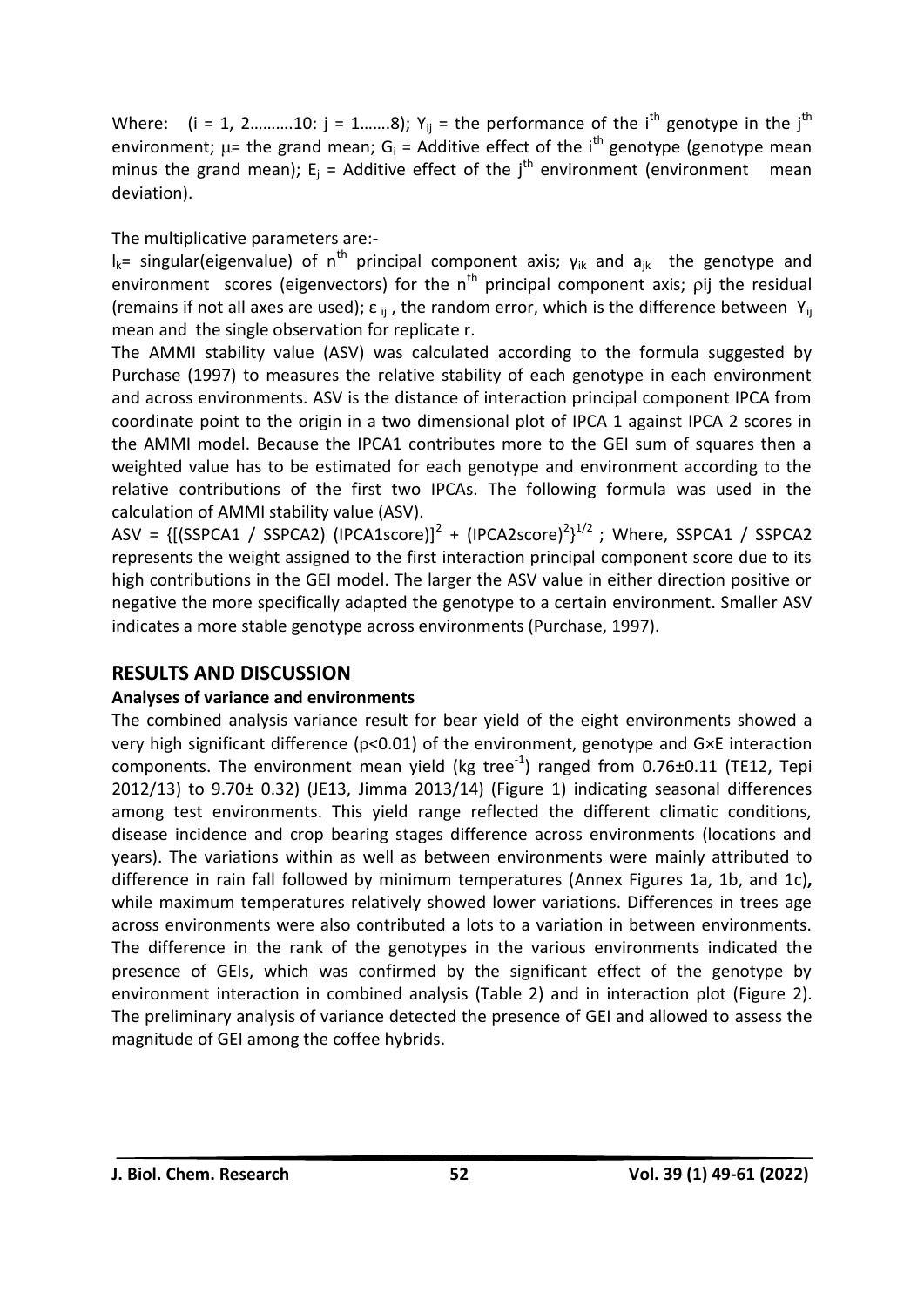

**Figure 1. Berry yields (kg per tree) for individual environment across hybrids.** *Error bars* **represent standard errors.**

JE11=Jimma 2011/12, JE12=Jimma 2012/13, JE13=Jimma 2013/14, JE15=Jimma 2015/16 TE11=Tepi 2011/12, TE12=Tepi 2012/13, TE13=Tepi 2013/14; TE15=Tepi 2015/16



**Figure 2. Plot of the 16 coffee hybrids** *versus* **the environments mean yield (kg per tree) to visually assess GEI. See code descriptions of environments in Fig. 1.**

#### **AMMI analysis of GE interaction**

The AMMI analysis of variance for berry yield of the sixteen coffee genotypes tested in eight environments of Ethiopia is given in Table 2. Combined analysis of variance revealed that genotypes, environment and genotype by environment interaction were found highly significant (P<0.01).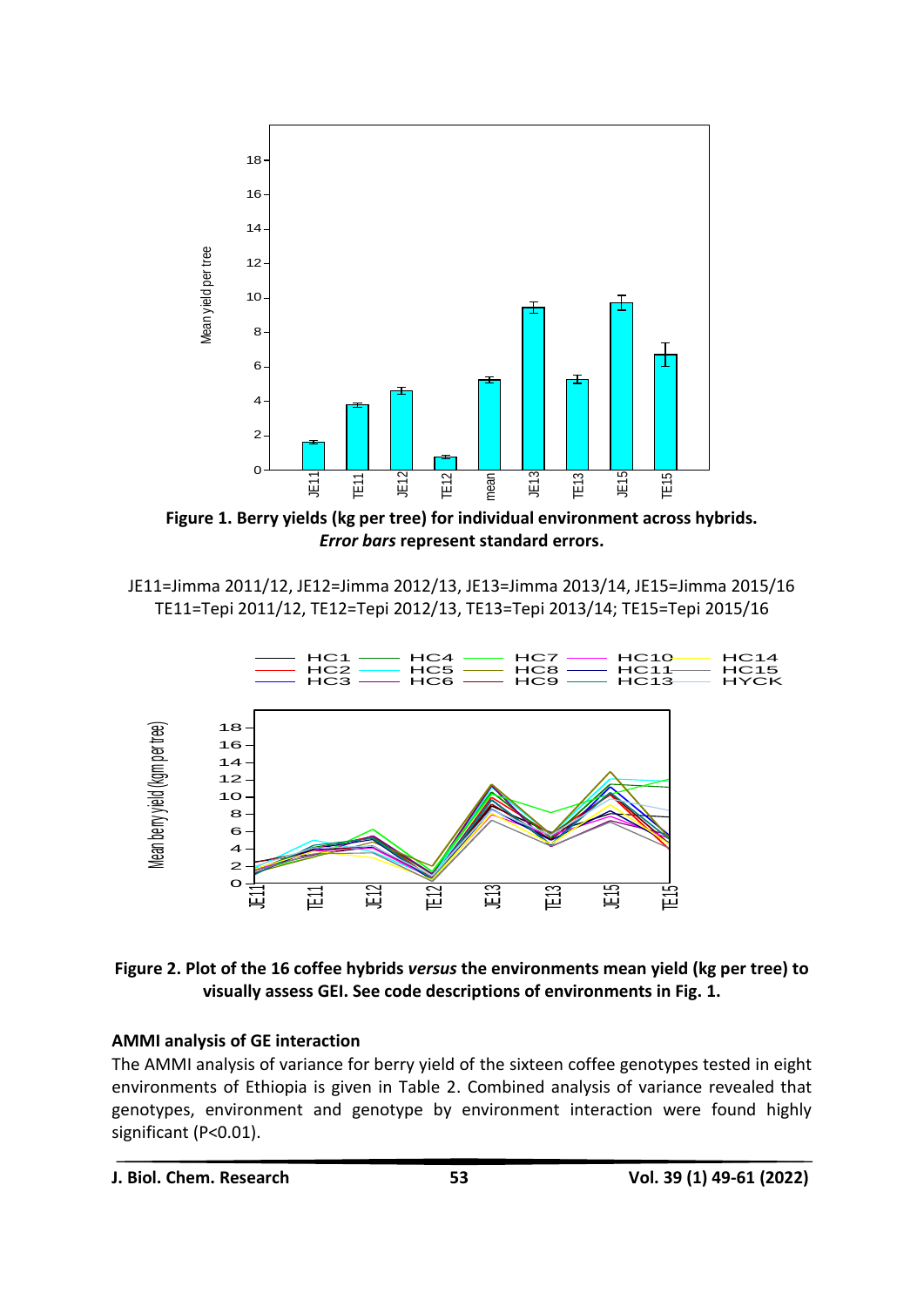The environment captured 84.3% of the total sum of square followed by the genotypes captured 4.7%. However, genotype by environment interaction captured 10.7 % (Table 2). The large sum square of the environment implying that the environment was with higher differential in discriminating the performance of the genotype and caused most of the variation in berry yield. This result is in agreement with many findings that show large proportion of the environment and the G×E interaction component in many crops (Gauch and Zobel, 1996; Wamatu *et al*., 2003; Yan and Tinker, 2005; Yonas and Bayetta, 2008; Lemi, 2016). Meaza *et al.* (2011) reported similar result in study of AMMI in Ethiopia with 74 % of environmental influence which is comparable to the present study although it is slightly lower in respect to what has been reported in this study. Meaza *et al.* (2011) also reported 8.7 and 15.7% were due to genotype and GEI respectively, which is comparable to the present study.

| <b>Source</b>         | Df  | <b>SS</b> | <b>MS</b> | % $SS1$ | % GEI |
|-----------------------|-----|-----------|-----------|---------|-------|
| Model                 | 143 | 4282.13   |           |         |       |
| Genotypes(G)          | 15  | 203.4     | 13.56**   | 4.7     |       |
| Environments(E)       | 7   | 3608.8    | 515.55**  | 84.3    |       |
| Reps within E         | 16  | 10.5      | 0.65ns    | 0.2     |       |
| <b>GEI</b>            | 105 | 459.4     | $4.37**$  | 10.7    |       |
| IPCA1                 | 21  | 258.1     | 12.29**   |         | 56.2  |
| IPCA <sub>2</sub>     | 19  | 104.8     | $5.52**$  |         | 22.8  |
| IPCA3                 | 17  | 44.9      | $2.64**$  |         | 9.8   |
| IPCA4                 | 15  | 27.7      | $1.85***$ |         | 6.0   |
| IPCA5                 | 13  | 14        | $1.08**$  |         | 3.0   |
| IPCA6                 | 11  | 6.1       | 0.56ns    |         | 1.3   |
| <b>IPCA Residuals</b> | 9   | 3.6       | 0.4       |         | 0.8   |
| Error                 | 240 | 100.4     | 0.42      |         |       |

**Table 2. Analysis of variance for the Additive Main Effect and Multiplicative Interaction (AMMI) model.**

 $1\%$  of model sum squares for environment, genotypes and GEI; % (italicized numbers) of GEI sum squares for IPCAs; \*, \*\* Significant at p< 0.05 and p<0.01 levels, respectively

### **Stability analysis by AMMI model**

The AMMI model does not make provision for a quantitative stability measure, such a measure is essential in order to quantify and rank genotypes according to their yield stability, AMMI stability value (ASV) measure was proposed by Purchase *et al*. (1997) to cope with this problem. ASV takes into account both IPCA1 and IPCA2 that justify most of the variation in the GEI; in this regard the genotypes with least ASV were considered the most stable. Accordingly, hybrids HC12 followed by HC3 and HC1 were found to be the most stable for their berry yield (Table 3). Hybrids HC7, HC5 and HC4 were unstable.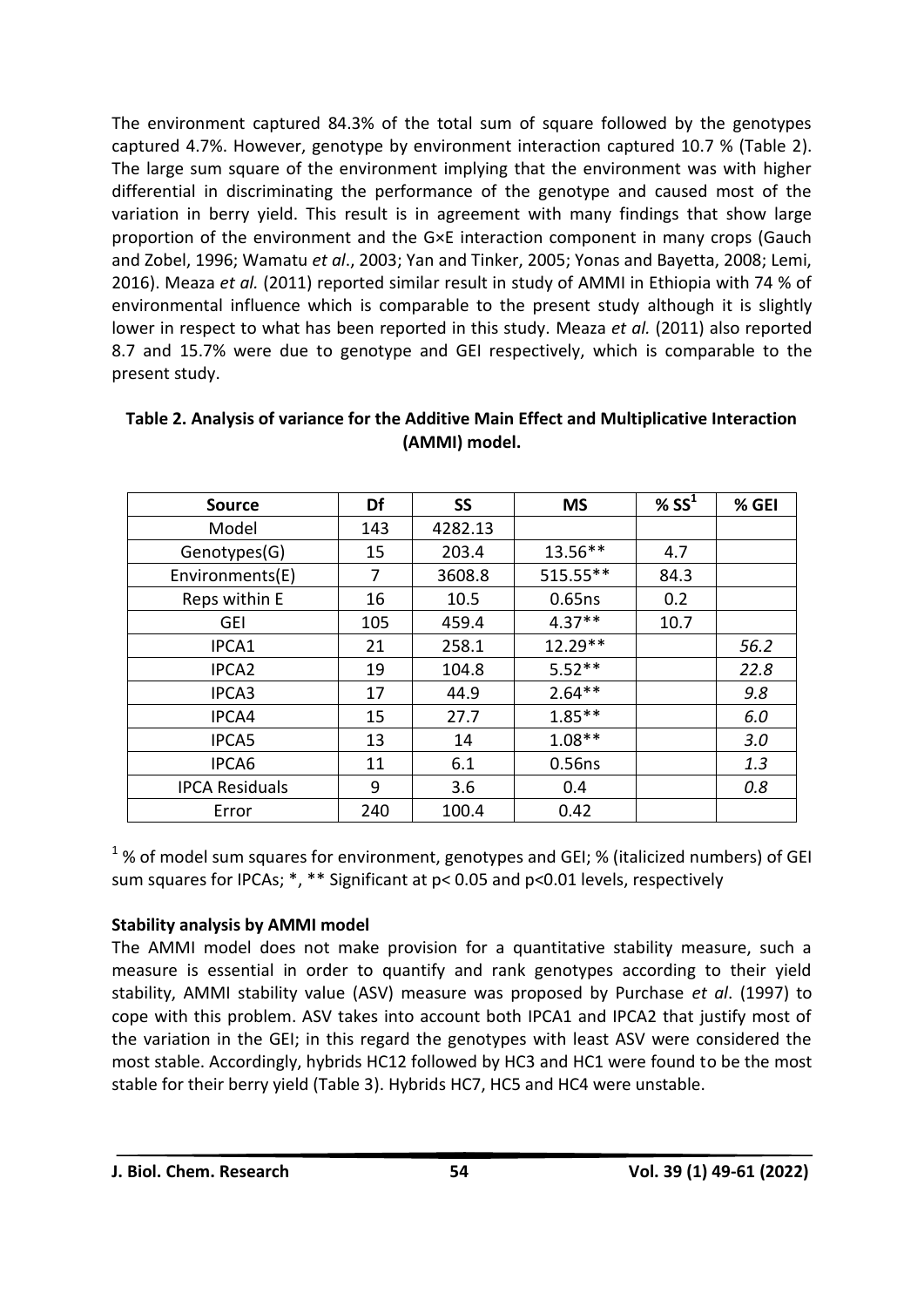| <b>Hybrids</b>  | <b>YLD</b> | Rank           | IPCAg[1] | IPCAg[2] | <b>ASV</b> | Rank           |
|-----------------|------------|----------------|----------|----------|------------|----------------|
| HC1             | 5.15       | 7              | $-0.32$  | 0.77     | 1.10       | 3              |
| HC <sub>2</sub> | 5.17       | 6              | 0.90     | $-0.26$  | 2.22       | 13             |
| HC <sub>3</sub> | 5.13       | 8              | 0.34     | $-0.70$  | 1.08       | $\overline{2}$ |
| HC4             | 6.30       | 3              | $-1.20$  | $-0.45$  | 2.99       | 14             |
| HC <sub>5</sub> | 6.47       | $\overline{2}$ | $-1.44$  | $-0.72$  | 3.61       | 15             |
| HC <sub>6</sub> | 5.00       | 11             | 0.41     | 0.51     | 1.12       | 5              |
| HC7             | 6.63       | $\mathbf{1}$   | $-1.48$  | 0.37     | 3.66       | 16             |
| HC8             | 5.78       | 4              | 0.54     | $-1.37$  | 1.91       | 12             |
| HC <sub>9</sub> | 5.05       | 10             | 0.68     | $-0.26$  | 1.68       | 11             |
| <b>HC10</b>     | 4.54       | 14             | 0.34     | 0.72     | 1.11       | 4              |
| <b>HC11</b>     | 4.64       | 13             | 0.55     | 0.39     | 1.41       | 9              |
| <b>HC12</b>     | 4.94       | 12             | $-0.36$  | 0.43     | 0.98       | $\mathbf{1}$   |
| <b>HC13</b>     | 5.11       | 9              | 0.51     | $-0.47$  | 1.33       | 8              |
| <b>HC14</b>     | 4.38       | 15             | 0.48     | 0.04     | 1.18       | 6              |
| <b>HC15</b>     | 3.92       | 16             | 0.57     | 0.76     | 1.60       | 10             |
| <b>HYCK</b>     | 5.44       | 5              | $-0.51$  | 0.25     | 1.28       | $\overline{7}$ |
| Mean            | 5.23       |                |          |          |            |                |
| LSD(0.05)       | 0.37       |                |          |          |            |                |
| C.V (%)         | 12.4       |                |          |          |            |                |

**Table 3. Mean yield (kg tree-1 ), rank, IPCA 1 and IPCA 2 scores and AMMI stability values (ASV) of sixteen coffee genotypes tested across eight at Jimma-Tepi environments.**

### **AMMI Biplot Display**

An AMMI biplot (Gabriel, 1971) was used to show both genotypes and environments simultaneously. The results of AMMI analysis indicated that the first five AMMI (AMMI1– AMMI5) were found to be highly significant (*P*<0.01) (Table 2) which led to the selection of the AMMI5 model. However, it is evident from Table 2 that the use of biplots to explain efficiently the interaction is very much justifiable (Zobel *et al*., 1988), since the first two PCA axes explain 79.0% of the total interaction variation. The first and second interaction principal components (IPCA 1 and 2) were highly significant (p< 0.01) for coffee berry yield. This was in general agreement with Wamatu *et al*. (2003), Meaza *et al.* (2011) and Lemi (2016).

The AMMI biplot was generated using the principal component scores to visualize the relationships between environments and hybrids. From the biplot (Figure 3), environments are distributed from lower yielding in quadrants I (top left) to the higher yielding in quadrants II (top right) and III (bottom right) (Figure 1). The higher yielding environments classified according to the AMMI1 model were TE 13, JE13, TE 15 and JE15, whereas, the lower yielding environments are TE 11, TE 12, JE 11 and JE 12. As a result, TE12 is generally categorized under low yielding coffee environment as compared to the other two (TE15 and JE13), which were relatively categorized under high yielding environments. It is further noted that JE15 was the most favorable environment and TE12 the less favorable among the eight environments included in this study.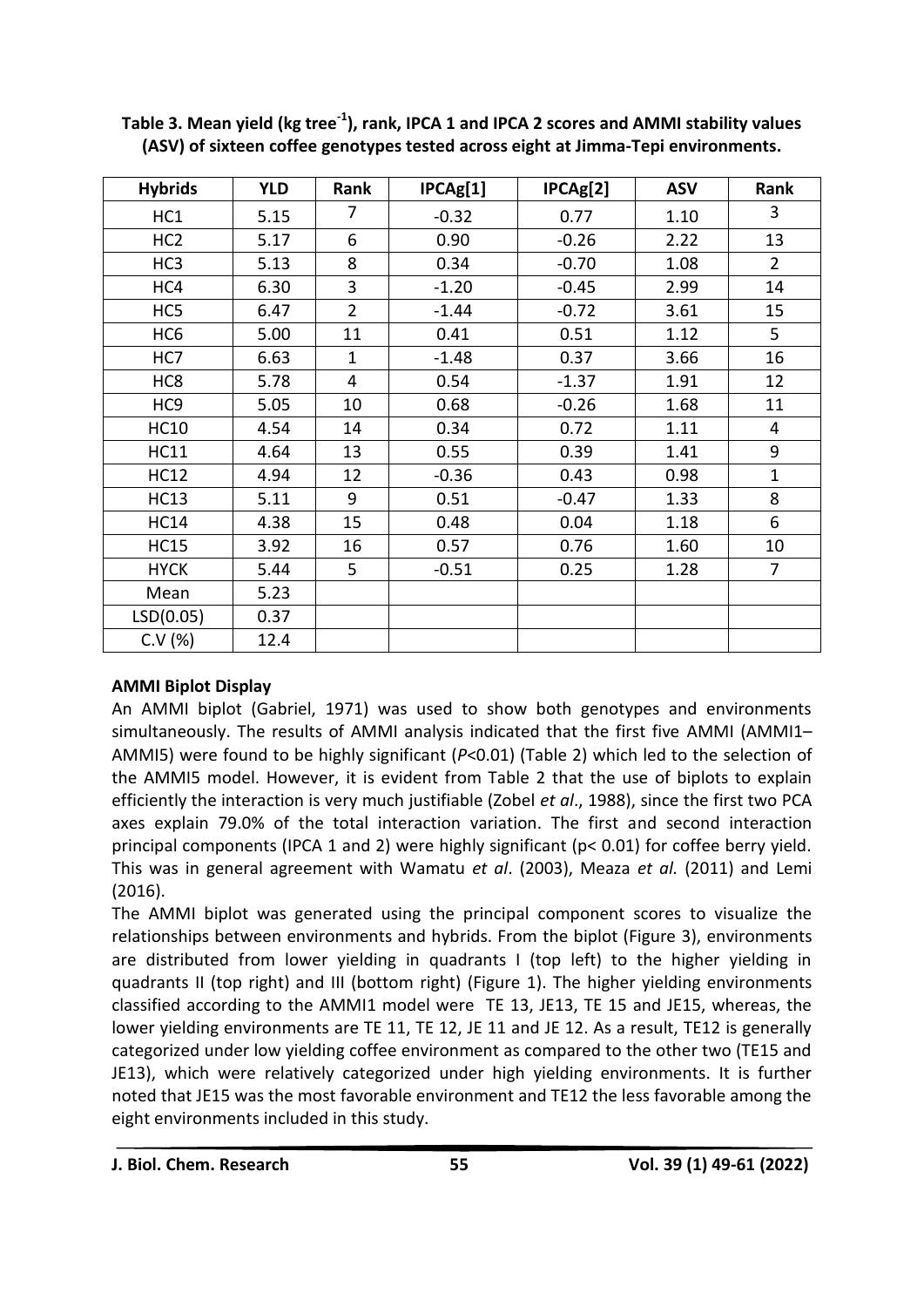This situation is clearly indicated in Figure 3, where the two environmental variations are plotted far apart from the mean. The observed yield differences across the locations were due to many factors, like rain fall, high temperature and prevalence of coffee leaf rust at Tepi. The AMMI2 biplot (Figure 4) showed that environments JE15 (Jimma 2015/16) and TE15 (Tepi 2015/16) were the most discriminating for the hybrids followed by JE13 (Jimma 2013/14) and JE11 (Jimma 2011/12). The rest had a very small angle between them showing how closely they are. IPCA1 essentially captured the dissimilarity between TE15 and the other environments, while IPCA2 captured the remaining interaction components of the dissimilarity between JE15, JE13 and the other environments. Hybrids that had a small projection of vector for the environments indicating it performed well at that environment. For instance, the hybrid 7 in Environment TE15 and hybrid 8 in Environments JE13 and JE15 (Figures 3 and 4) performed well. Genotypes placed near the plot origin were less responsive than genotypes far from it. Hybrids HC5, HC7 and hybrid check (HYCK) gave the highest mean yield (largest IPCA1 scores) but hybrid check (HYCK) was more stable than the others two, because it placed near to origin (Figure 3). Experimental hybrids that combine both high yield and low ASV value could not be identified indicating breeding for high berry yield and stability of these yields across environments appears to be very problematic in Arabica coffee.

| <b>Environments</b> |            | <b>Dominant</b> |            | <b>AMMI2 cultivar</b> |                 |                 |                 |
|---------------------|------------|-----------------|------------|-----------------------|-----------------|-----------------|-----------------|
|                     |            | cultivar        |            | recommendations       |                 |                 |                 |
| Code                | Yield      |                 | Yield      |                       |                 |                 |                 |
|                     | (kgm/tree) |                 | (kgm/tree) | $1^{\rm st}$          | 2 <sup>nd</sup> | $3^{\text{rd}}$ | $4^{\text{th}}$ |
| JE11                | 1.63       | HC <sub>5</sub> | 1.78       | HC <sub>1</sub>       | HC <sub>9</sub> | HC <sub>5</sub> | <b>HYCK</b>     |
| <b>TE11</b>         | 3.77       | HC <sub>5</sub> | 5.01       | HC <sub>5</sub>       | HC13            | HC4             | <b>HYCK</b>     |
| JE13                | 9.42       | HC <sub>8</sub> | 11.46      | HC <sub>8</sub>       | HC <sub>6</sub> | HC <sub>5</sub> | HC4             |
| JE15                | 9.7        | HC <sub>8</sub> | 12.91      | HC <sub>8</sub>       | HC <sub>5</sub> | HC4             | HC <sub>3</sub> |
| JE12                | 4.59       | HC7             | 6.25       | HC7                   | HC <sub>2</sub> | HC <sub>6</sub> | HC13            |
| <b>TE12</b>         | 0.76       | HC7             | 1.36       | HC <sub>8</sub>       | HC7             | HC <sub>6</sub> | HC4             |
| <b>TE13</b>         | 5.27       | HC7             | 8.18       | HC7                   | HC <sub>1</sub> | HC <sub>8</sub> | <b>HYCK</b>     |
| <b>TE15</b>         | 6.69       | HC7             | 12.05      | HC7                   | HC <sub>5</sub> | HC4             | <b>HYCK</b>     |
| Mean                | 5.23       |                 |            |                       |                 |                 |                 |

**Table 4. Environments grouped by their winning genotypes, including the first 4 recommended cultivars for each environment, based on the AMMI2 estimates.**

#### **Genotypes ID selections per environment**

The AMMI analysis identified four best hybrids in terms of berry yield performance across eight environments. From Table 4 and Figure 3 it is possible to see that HC7 (Hybrid 7) was present in the top 4 rank in 4 out of 8 environments (being identified as dominant cultivar in 4 environments); followed by HC5 (Hybrid 5) that appeared in the top 4 rank in 5 of 8 environments, being the dominant cultivar in 2 environments; HC 8 (Hybrid 8) was the best in 3 environments and appeared in the top 4 rank in 4 of 8 environments. Other genotypes that, although were not dominant cultivars, but appeared consistently in the top 4 rank across 8 environments were: HC4 (hybrid 4), HYCK (hybrid check) and HC6 (hybrid 6), (5, 4 and 3 times inside the top 4 rank, respectively) while other hybrids exhibited rank differences (Table 4).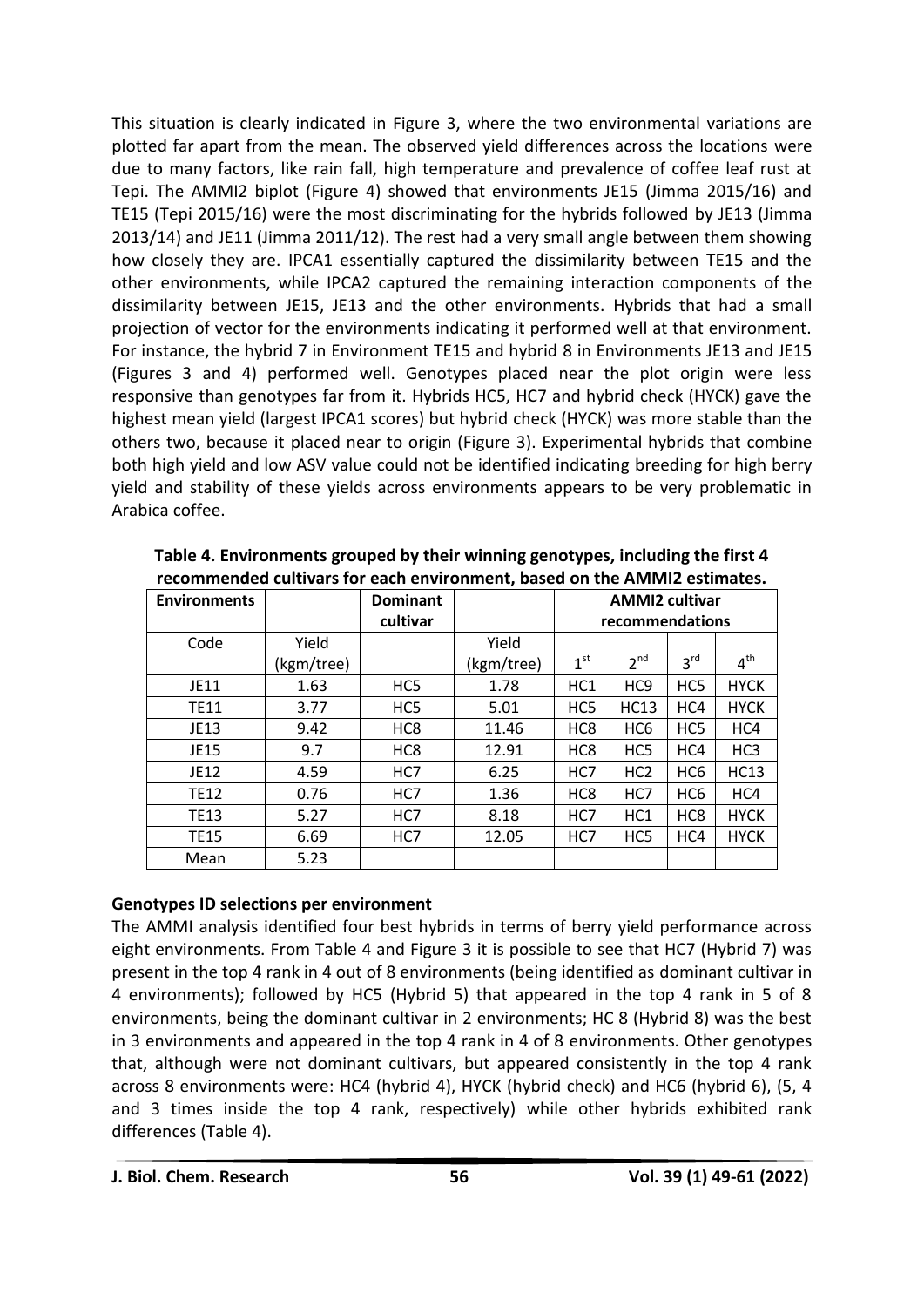The difference in ranking of the AMMI selected hybrids in the different environments also implied differential yield performance as a result of the significant genotype by environment interaction. This is also referred to as crossover GEI (Yan and Kang, 2003).



See code descriptions of environments in Fig. 1.



See code descriptions of genotypes and environments in Table 1 and Fig. 1, respectively. YLD: AMMI biplot (symmetric scaling)



**Figure 4. AMMI2 biplot for berry yield of 16 coffee genotypes tested across eight Jimma-Tepi environments of Southwest Ethiopia (2 locations, and 4 years). See code descriptions of genotypes and environments in Table 1 and Fig. 1, respectively.**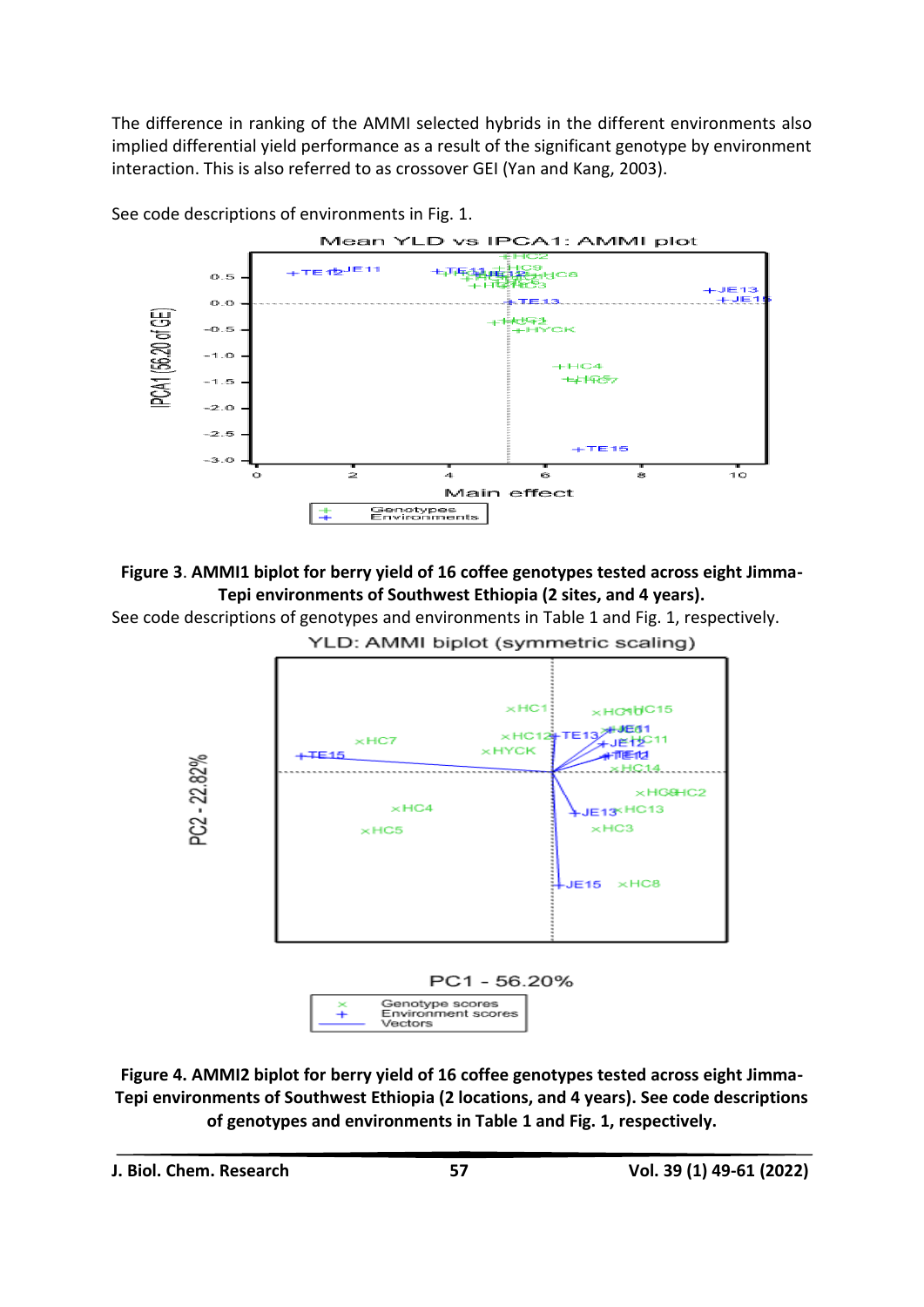



**Annex Figure 1a. Rain fall (mm) distributions for individual environment across12 months at Jimma and Tepi. Error bars represent standard errors. Source: Jimma and Tepi research Stations and Tepi metrology station.**

JE11=Jimma2011, TE11=Tepi2011; JE12=Jimma2012, TE12=Tepi2012, JE13=Jimma2013, TE13=Tepi2013; JE14=Jimma2014, TE14=Tepi2014, JE15=Jimma2015, TE15=Tepi2015



**Annex Figure 1b. Minimum Temperature (<sup>o</sup> c) distributions for individual environment across 9-12 months at Jimma and Tepi. Error bars represent standard errors. Source: Jimma and Tepi research Stations and Tepi metrology stations. See code descriptions of environments in Annex Figure 1a.**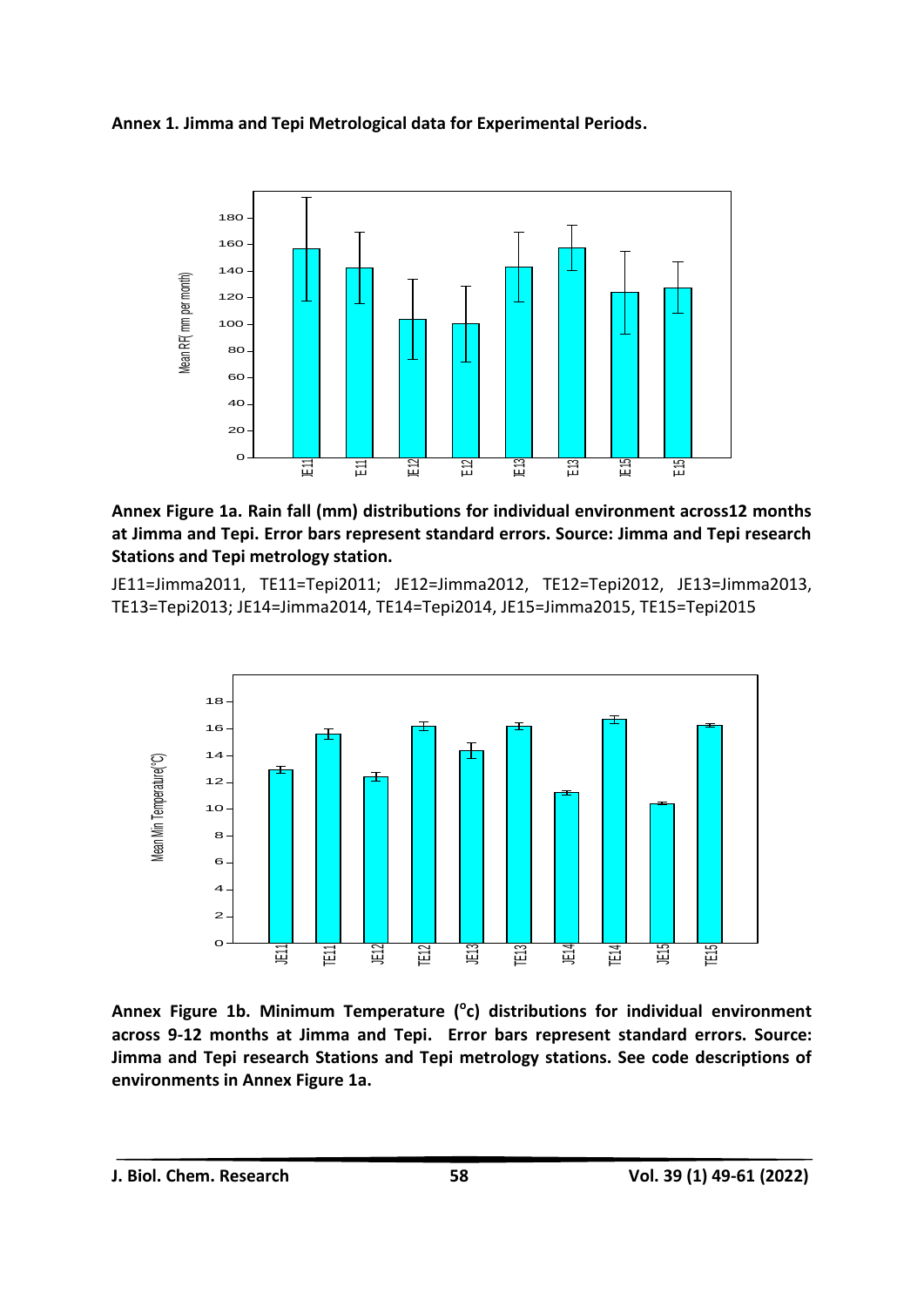

**Annex Figure 1c. Maximum Temperature (<sup>o</sup> C) distributions for individual environment across 9-12 months at Jimma and Tepi. Error bars represent standard errors. Source: Jimma and Tepi research Stations and Tepi metrology stations. See code descriptions of environments in Annex Figure 1a.**

#### **CONCLUSION**

Yield performance of genotypes is often confounded by GEI and therefore reduces selection efficiency and response. Using AMMI model the berry yield response of 16 coffee hybrids clearly showed that some hybrids with higher berry yield across environments, displayed larger GEI indicating breeding for high berry yield and stability of these yields across environments appears to be very problematic in Arabica coffee. However, Hybrid HC7, HC5, HC4 and HC8 had highest mean yield across some environments. This hybrid could be recommended for specific adaptation.

#### **ACKNOWLEDGEMENTS**

This work was co-financed by Ethiopian Institute of Agricultural Research (EIAR) and Jimma University (JU). Thanks due to Jimma Agricultural Research Center (JARC) for providing me experimental materials, and Jimma and Tepi coffee breeding sections for the management of experimental sites.

#### **REFERENCES**

- **Annicchiarico, P. (2002)**. Genotype by environment interactions, Challenges and Opportunities for Plant Breeding and Cultivar Recommendations. FAO, Rome, Italy. 115pp.
- **Bertrand, B., E. Alpizar, L. Llara, R. Santacreo, M. Hidalgo, J.M. Quijano, P. Charmetant, C. Montagnon, F. Georget and H. Etienne (2010).** Performance of *Coffea arabica* F1 Hybrids in Comparison with American Pure Line Varieties. pp. 484–495. Proceedings of the 23<sup>nd</sup> International Association for Coffee Science (ASIC), 3-8 October 2010, Bali, Indonesia.
- **Boansi, D. and C. Crentsil (2013).** Competitiveness and determinants of coffee exports, producer price and production for Ethiopia. MPRA Paper No. 48869. Library of Munich, Germany. [http://mpra.ub.uni-muenchen.de/48869/.](http://mpra.ub.uni-muenchen.de/48869/)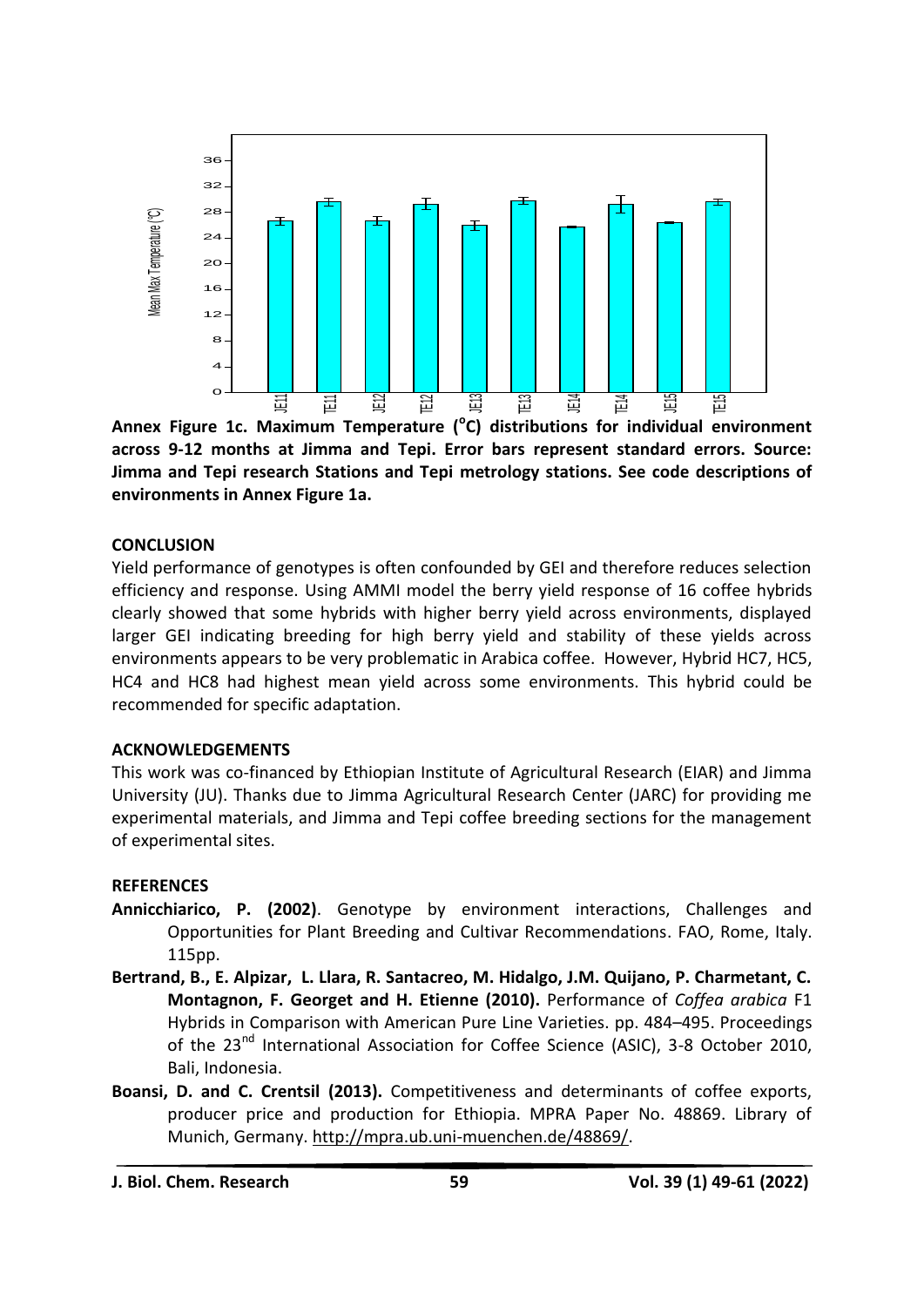- **Comstock, R.E. and R.H. Moll (1963).** Genotype environment interaction. In: Symposium on statistical genetics and plant breeding. Hanson WD, Robinson HF (ed) NAS-NRC Washington DC, pp. 164-196.
- **Comstock, R.E. and H.F. Robinson (1952).** Genetic parameters, their estimation and significance. Proceedings of the 6th International Grassland Congress 7: 284-291.
- **CSA (2013).** Population Projection of Ethiopia for All Regions at Wereda Level from 2014 2017. Addis Ababa, Ethiopia.
- **CSA (2016)**. Federal republic of Ethiopia Centeral Statistical Agency, Agricultural sample survey report on Area and Production of major crops, 2015/16,May 2016 Addis Abeba, Ethiopia, p121.
- **Fins, L., S.T. Friedamn and J.V. brotshcool, eds. (1992).** Handbook of quantitative forest genetics. Klumer Academic publishers Dordrecht, Netherlands. *Forestry Science*. 139:17. p403.
- **Gabriel, K.R. (1971).** The biplot graphical display of matrices with application to principal component analysis. *Biometrika,* 58:453-467.
- **Gauch, H.G. (1988).** Model selection and validation for yield trials with interaction. *Biometrics,* 44: 705-715.
- **Gauch, H.G. (1992)**. Statistical Analysis of Regional Yield Trials: AMMI analysis of factorial designs. Elsevier, Amsterdam. 278pp.
- **Gauch, H.G. and R.W. Zobel (1996)**. AMMI Analysis of yield trials. **In**: *Genotype by Environment Interaction*, B, 57, pp. 289–300, (Kang, M.S and Gauch, H.G., eds). CPC Press, USA.
- **Gomez, K.A. and A.A. Gomez (1984).** Statistical Procedures for agricultural research. Second edition. John Willy and Sons. Inc., New York.pp.467-471.
- **Holland, J.B., W.E. Nyquist and C.T. Cervantes-Martinez, 2003.** Estimating and interpreting heritability for plant breeding: An update. p. 9–111. In J. Janick (ed.) Plant breeding reviews. Vol. 22. Wiley, New York.
- **Kandus, M., M.D. Almorza, R. Ronceros and J.C. Salerno (2010)**. Statistical methods for evaluating the genotype by environment interaction in Maize (Zea mays L.). *FYTON ISSN 0031 9457*, 79: 39-46.
- **Lemi, B. (2016).** Genotype by environment interaction and stability analysis of advanced Limu coffee (*Coffea arabica* L.) genotypes in Southwest Ethiopia. M.Sc thesis submitted to school of graduate studies of Jimma University.
- **Meaza, D., Mesfin, K. and Girma, T. (2011).** Additive main effects and multiplicative interaction analysis of coffee germplasms from southern Ethiopia. *Ethiop. J. Sci*. 34(1): 63–70.
- **Mesfin Ameha and Bayetta Bellachew (1987).** Genotype by environment interaction in coffee (*Coffea Arabica* L.). pp.476 – 482. In: Fourth international colloquium on coffee (ASIC'87). 29 June - 3 July, 1987. Montreux.
- **Mishra, M. K. and A. Slater (2012).** Recent advances in the genetic transformation of coffee*.*  Biotechnology Research International: 1-17.
- **Purchase, J.L. (1997)**. Parametric analysis to describe GEIand stability in winter wheat. PhD thesis, University of the Orange Free State, Bloemfonten, South Africa.